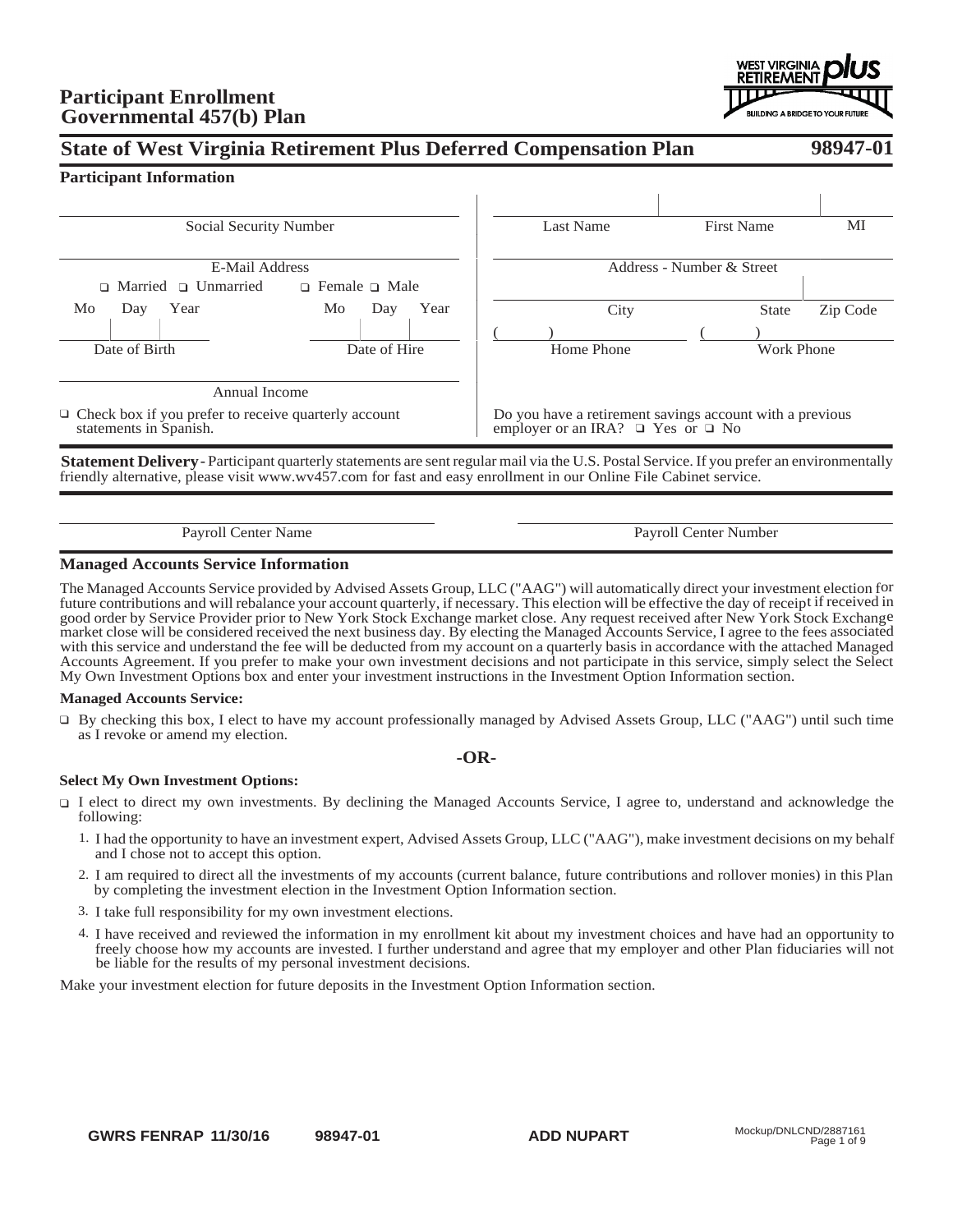|        |      |                |                                                       | ، ، ن |
|--------|------|----------------|-------------------------------------------------------|-------|
| $\sim$ | 'ame | .<br>$- - - -$ | Jumbe<br>0.010<br>the contract of the contract of the |       |

# **Do not complete this section if you are electing to enroll in the Managed Accounts Service.**

**Investment Option Information (applies to all contributions) -** Please refer to your communication materials for information regarding each investment option.

I understand that funds may impose redemption fees on certain transfers, redemptions or exchanges if assets are held less than the period stated in the fund's prospectus or other disclosure documents. I will refer to the fund's prospectus and/or disclosure documents for more information.

| <b>INVESTMENT OPTION</b>                                       |                    | <b>INVESTMENT OPTION</b>                                           |                    |
|----------------------------------------------------------------|--------------------|--------------------------------------------------------------------|--------------------|
| $%$ NAME                                                       | <b>TICKER CODE</b> | % NAME                                                             | <b>TICKER CODE</b> |
| Great-West Lifetime 2015 Fund II Inst MXMZX                    | <b>MXMZX</b>       | Vanguard Mid Cap Index Fund - Admiral  VIMAX                       | <b>VIMAX</b>       |
| Great-West Lifetime 2025 Fund II Inst MXPAX                    | <b>MXPAX</b>       | <b>EXECUTE:</b> American Funds Growth Fund of Amer R5 <b>RGAFX</b> | <b>RGAFX</b>       |
| Great-West Lifetime 2035 Fund II Inst MXRJX                    | <b>MXRJX</b>       | American Funds Fundamental Investors R5 RENEX                      | <b>RFNFX</b>       |
| Great-West Lifetime 2045 Fund II Inst MXVDX                    | <b>MXVDX</b>       |                                                                    | <b>FCNTX</b>       |
| Great-West Lifetime 2055 Fund II Inst MXYGX                    | <b>MXYGX</b>       |                                                                    | <b>OIEJX</b>       |
| American Funds EuroPacific Gr R5 RERFX                         | <b>RERFX</b>       | T. Rowe Price Growth & Income Fund <b>PRGIX</b>                    | <b>TR-GI</b>       |
| <b>EXECUTE:</b> American Funds New Perspective R5 <b>RNPFX</b> | <b>RNPFX</b>       |                                                                    | <b>VFIAX</b>       |
|                                                                | <b>BSFIX</b>       |                                                                    | <b>IEIFX</b>       |
|                                                                | <b>DEVIX</b>       | T. Rowe Price Capital Appreciation PRWCX                           | <b>PRWCX</b>       |
| Vanguard Small Cap Index Adm VSMAX                             | <b>VSMAX</b>       | Vanguard Total Bond Market Index Inst VBTIX                        | <b>VBTIX</b>       |
| American Century Mid Cap Value Inst AVUAX                      | <b>AVUAX</b>       |                                                                    | <b>WVGIF</b>       |
| T. Rowe Price Mid Cap Growth Fund RPMGX                        | <b>TR-MCG</b>      | <b>MUST INDICATE WHOLE PERCENTAGES</b><br>$= 100\%$                |                    |

# **Plan Beneficiary Designation**

This designation is effective upon execution and delivery to Service Provider at the address below. I have the right to change the beneficiary. If any information is missing, additional information may be required prior to recording my beneficiary designation. If my primary and contingent beneficiaries predecease me or I fail to designate beneficiaries, amounts will be paid pursuant to the terms of the Plan Document or applicable law.

**You may only designate three primary and three contingent beneficiaries on this form. However, the number of primary or contingent beneficiaries you name is not limited. If you wish to designate more than three primary and/or contingent beneficiaries, do not complete the section below. Instead, attach an additional sheet to name additional beneficiaries.**

#### **Primary Beneficiary**

| % of Account Balance | Primary Beneficiary Name | Relationship | Date of Birth | Phone Number (Optional) |
|----------------------|--------------------------|--------------|---------------|-------------------------|
|                      |                          |              |               |                         |
| % of Account Balance | Primary Beneficiary Name | Relationship | Date of Birth | Phone Number (Optional) |
|                      |                          |              |               |                         |
| % of Account Balance | Primary Beneficiary Name | Relationship | Date of Birth | Phone Number (Optional) |
|                      |                          |              |               |                         |

# **Contingent Beneficiary**

| % of Account Balance | Primary Beneficiary Name | Relationship | Date of Birth | Phone Number (Optional) |
|----------------------|--------------------------|--------------|---------------|-------------------------|
|                      |                          |              |               |                         |
|                      |                          |              |               |                         |
| % of Account Balance | Primary Beneficiary Name | Relationship | Date of Birth | Phone Number (Optional) |
|                      |                          |              |               |                         |
|                      |                          |              |               |                         |
| % of Account Balance | Primary Beneficiary Name | Relationship | Date of Birth | Phone Number (Optional) |

Primary and contingent beneficiaries must separately total 100%. The percentages can be divided up to two decimal points **(Example: 33.33%).**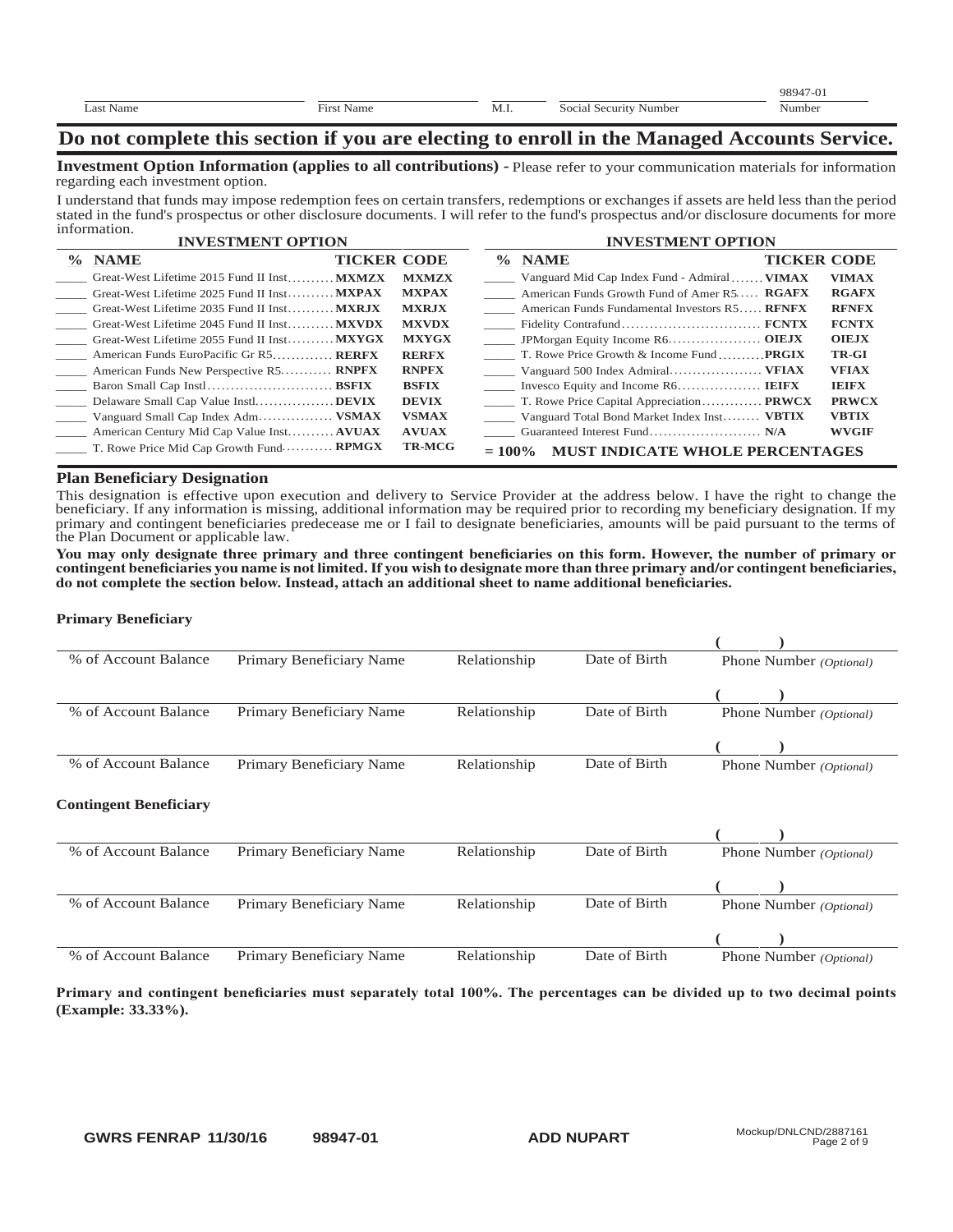|           |             |      |                             | 0.0017<br>7-01<br>. .<br>. . |
|-----------|-------------|------|-----------------------------|------------------------------|
| Last Name | vame<br>H1T | M.I. | Security<br>Number<br>ocial | Numbe                        |

#### **Participation Agreement**

**Withdrawal Restrictions -** I understand that the Internal Revenue Code (the "Code") and/or my employer's Plan Document may impose restrictions on transfers and/or distributions. I understand that I must contact the Plan Administrator/Trustee to determine when and/or under what circumstances I am eligible to receive distributions or make transfers.

Investment Options - If I elect to direct my own investments, I understand that by signing and submitting this Participant Enrollment<br>form for processing, I am requesting to have investment options established under the Pl Information section. I understand and agree that this account is subject to the terms of the Plan Document. I understand and acknowledge that all payments and account values, when based on the experience of the investment options, may not be guaranteed and may fluctuate, and, upon redemption, shares may be worth more or less than their original cost. I ackn including prospectuses, disclosure documents and Fund Profile sheets, have been made available to me and I understand the risks of investing.

I understand if I elect to have my account managed by Advised Assets Group, LLC ("AAG"), that my entire account, including any<br>transfers or rollovers, will be professionally managed and I have not completed the Investment elections. Dollar cost averaging and asset allocation are not available if my account is professionally managed. I understand that the applicable fees will be deducted from my account. In order to enroll in the Managed Acc my Social Security number, date of birth, gender, marital status and annual income. If any of this information is not provided, I understand that I will not be enrolled in the Managed Accounts Service.

**Compliance With Plan Document and/or the Code -** I agree that my employer or Plan Administrator/Trustee may take any action that may be necessary to ensure that my participation in the Plan is in compliance with any applicable requirement of the Plan Document and/or the Code. I understand that the maximum annual limit on contributions is determined under the Plan Document and/or the Code. I understand that it is my responsibility to monitor my total annual contributions to ensure that I do not exceed the amount permitted. If I exceed the contribution limit, I assume sole liability for any tax, penalty, or costs that may be incurred.

**Incomplete Forms -** I understand that in the event my Participant Enrollment form is incomplete or is not received by Service Provider at the address below prior to the receipt of any deposits, I specifically consent to Service Provider retaining all monies received and allocating them to the default investment option selected by the Plan. If no default investment option is selected, funds will be returned to the payor as required by law. Once an account has been established on my behalf, I understand that I must call the Voice Response System or access the Web site in order to transfer monies from the default investment option. Also, I understand all contributions received after an account is established on my behalf will be applied to the investment options I have most recently selected.

**Account Corrections -** I understand that it is my obligation to review all confirmations and quarterly statements for discrepancies or errors. Corrections will be made only for errors which I communicate within 90 calendar days of the last calendar quarter. After this 90 days, account information shall be deemed accurate and acceptable to me. If I notify Service Provider of an error after this 90 days, the correction will only be processed from the date of notification forward and not on a retroactive basis.

**Managed Accounts Service Fee -** If you elect the Managed Accounts Service, a quarterly fee will be assessed. If you wish to opt-out in the future please call an Advised Assets Group, LLC ("AAG") Representative at your Plan's the Voice Response System number.

#### **Signature(s) and Consent**

#### Participant Consent

I have completed, understand and agree to all pages of this Participant Enrollment form including the terms of the Managed Accounts Agreement. I understand that Service Provider is required to comply with the regulations and requirements of the Office of Foreign Assets Control, Department of the Treasury ("OFAC"). As a result, Service Provider cannot conduct business with persons in a blocked country or any person designated by OFAC as a specially designated national or blocked person. For more information, please access the OFAC Web site at:

http://www.treasury.gov/about/organizational-structure/offices/Pages/Office-of-Foreign-Assets-Control.aspx. Deferral agreements must be entered into prior to the first day of the month that the deferral will be made.

#### **Participant Signature Date**

*A handwritten signature is required on this form. An electronic signature will not be accepted and will result in a signifi cant delay.*

**Participant** forward to Service Provider at: Empower Retirement PO Box 173764 Denver, CO 80217-3764 **Express Address:** 8515 E. Orchard Road, Greenwood Village, CO 80111 **Phone #:** 1-800-551-4218 **Fax #:** 1-866-745-5766

**Core securities, when offered, are offered through GWFS Equities, Inc. and/or other broker dealers.**

GWFS Equities, Inc., Member FINRA/SIPC, is a wholly owned subsidiary of Great-West Life & Annuity Insurance Company.

Empower Retirement refers to the products and services offered in the retirement markets by Great-West Life & Annuity Insurance Company (GWL&A),Corporate Headquarters: Greenwood Village, CO; Great-West Life & Annuity Insurance Company of New York, Home Office: NY, NY; and their subsidiaries and affiliates. All trademarks, logos, service marks, and design elements used are owned by their respective owners and are used by permission.

age 3 of 9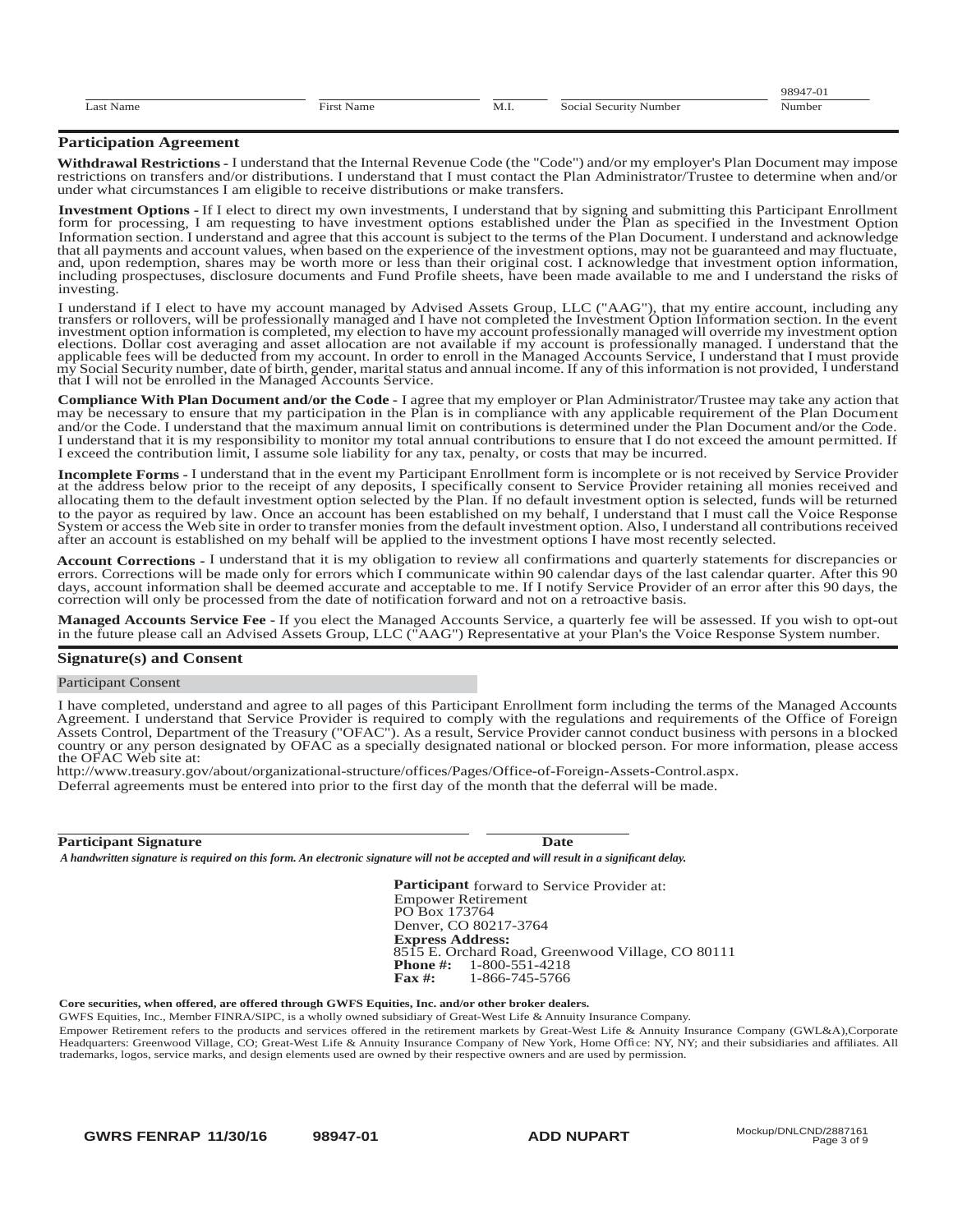# Blank Page (Intentionally left blank)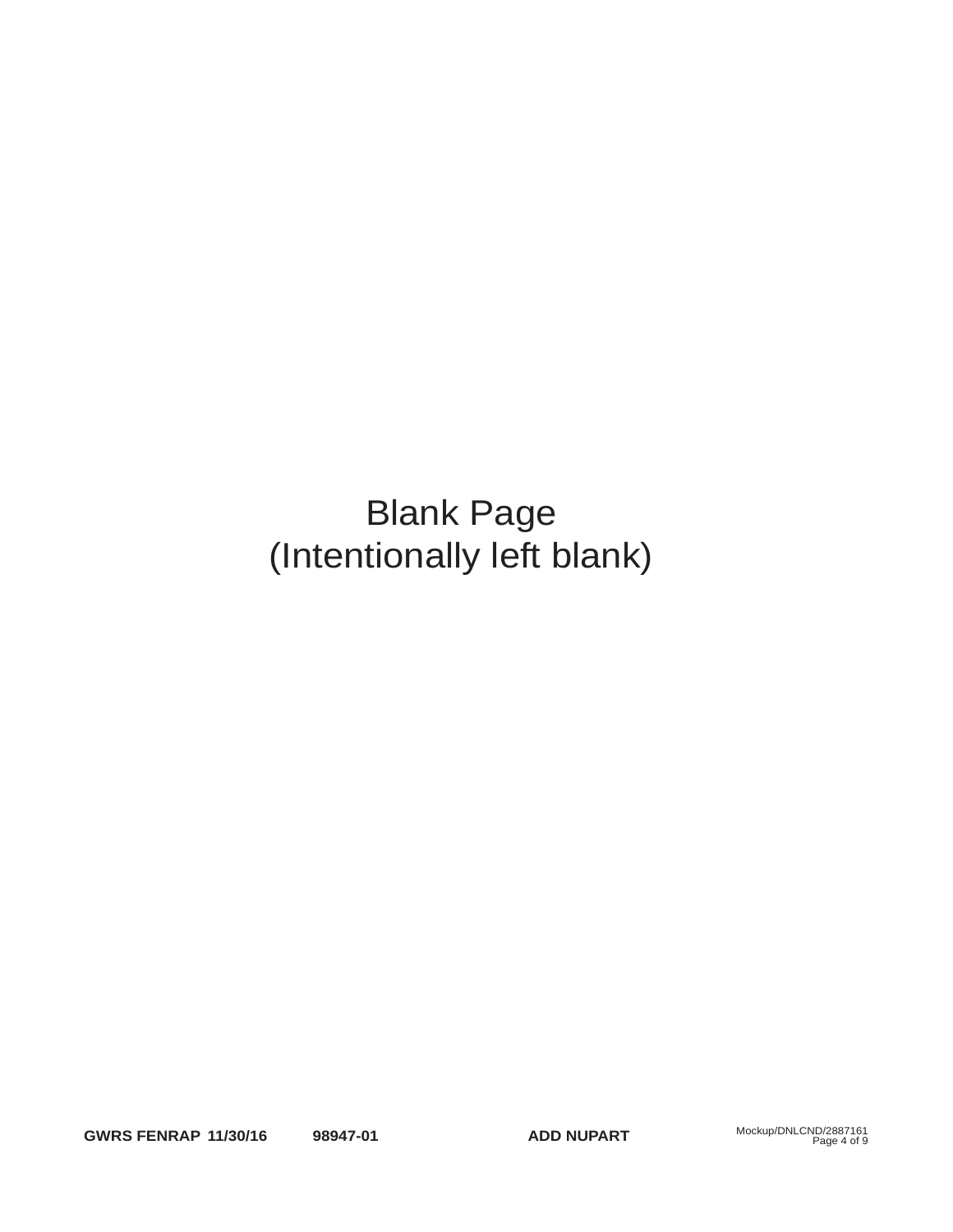# **ADVISED ASSETS GROUP, LLC ADVISORY SERVICES AGREEMENT**

Please read the following terms and conditions carefully before using or enrolling in any of the services described below. Your use of any service will signify your consent to be bound by the terms and conditions set forth in this Agreement.

# **ABOUT US**

Advised Assets Group, LLC ("AAG") is a federally registered investment adviser and wholly owned subsidiary of Great-West Life & Annuity Insurance Company ("Great-West"). AAG offers its services to retirement account recordkeepers for use by plan participants or to owners of an Empower Retirement Individual Retirement Account ("IRA"). Through these arrangements, AAG provides guidance, advisory, and management solutions to plan participants and IRA account holders.

#### **FEES FOR THE SERVICE**

AAG offers three levels of service: Online Investment Guidance, Online Investment Advice and Managed Account. Fees for each service are shown below. The chart below reflects the applicable billing period and annual fee amount.

| <b>Online Investment Guidance</b>  | <b>Quarterly Fee</b> | <b>Annual Fee</b> |
|------------------------------------|----------------------|-------------------|
|                                    | No Fee               | No Fee            |
| <b>Online Investment Advice</b>    | <b>Quarterly Fee</b> | <b>Annual Fee</b> |
|                                    | \$6.25               | \$25.00           |
| <b>Managed Account</b>             |                      |                   |
| <b>Participant Account Balance</b> | <b>Quarterly Fee</b> | <b>Annual Fee</b> |
| $<$ \$100,000.00                   | 0.1125%              | 0.45%             |
| Next \$150,000.00                  | 0.0875%              | 0.35%             |
| Next \$150,000.00                  | 0.0625%              | 0.25%             |
| $>$ \$400,000.01                   | 0.0375%              | 0.15%             |

For example, if your account balance subject to the Managed Account service is \$50,000.00, the maximum annual fee is 0.45% of the account balance. If your account balance subject to the Managed Account service is \$500,000.00, the first \$100,000.00 will be subject to a maximum annual fee of 0.45% (quarterly 0.1125%), the next \$150,000.00 will be subject to a maximum annual fee of 0.35% (quarterly 0.0875%), the next \$150,000.00 will be subject to a maximum annual fee of 0.25% (quarterly 0.0625%), and any amounts over \$400,000.00 will be subject to a maximum annual fee of 0.15% (quarterly 0.0375%). For example, the maximum quarterly fee for an account balance less than \$100,000.00 (subject to maximum annual fee of 0.45%) would be 0.1125% quarterly, as demonstrated above.

The fees for Online Investment Advice and the Managed Account service will generally be debited from your account based on AAG's Form ADV Brochure and the terms of service and billing period agreed upon by your plan sponsor; however, if you cancel participation in the Managed Account service, the fee will be based on your participation in the service through the date of cancellation. Use of Online Investment Advice at any time during a billing period will result in your account being debited the billing period fee. If your Plan terminates its agreement with AAG or with its recordkeeper, the fee will be debited based on your participation in the service through the date of such termination. The fee you are charged depends on the Plan you participate in, and in certain instances, the fees charged may actually be lower than the fee depicted.

# **IMPORTANT FOR RETIREMENT PLAN PARTICIPANTS**

Your plan sponsor or recordkeeper may have negotiated lower fees or different billing periods. Your Managed Account fee may include an additional solicitation fee in an amount up to 0.25% annually of the total assets under management. If your plan sponsor has engaged a solicitor, your Managed Account fee will be higher than if a solicitor were not engaged. Please review AAG's Form ADV Brochure and contact your plan sponsor or plan administrator to confirm your fees for AAG services and the applicable billing cycle.

Retirement plan participants may also receive the Managed Account service for a free look period of 90 days from the date of your initial enrollment, after which the appropriate fee listed above will be assessed to your account. If you do not opt-out by the end of the free look period, you will be assessed a fee for the entire billing period as described in the section entitled, "Fees for the Service." Please contact your plan sponsor to determine if the free look period applies to your plan. You may contact AAG for the date of your Managed Account enrollment.

Your acceptance of the terms and conditions of this Agreement constitutes your authorization for AAG to deduct the billing period fee. The fees are subject to change. AAG reserves the right to offer discounted fees or other promotional pricing.

#### **DESCRIPTION OF SERVICES**

AAG offers the following investment advisory services: Online Investment Guidance, Online Investment Advice, and Managed Account through Advisory Services to retirement plan participants and to IRA Account holders. Retirement plan participants may receive all or some of the services listed below as determined by the plan sponsor. If you are enrolled in multiple accounts with your employer, you

| <b>GWRS FENRAP 11/30/16</b> | 98947-01 | <b>ADD NUPART</b> | Mockup/DNLCND/2887161<br>Page 5 of 9 |
|-----------------------------|----------|-------------------|--------------------------------------|
|                             |          |                   |                                      |

Page 5 of 9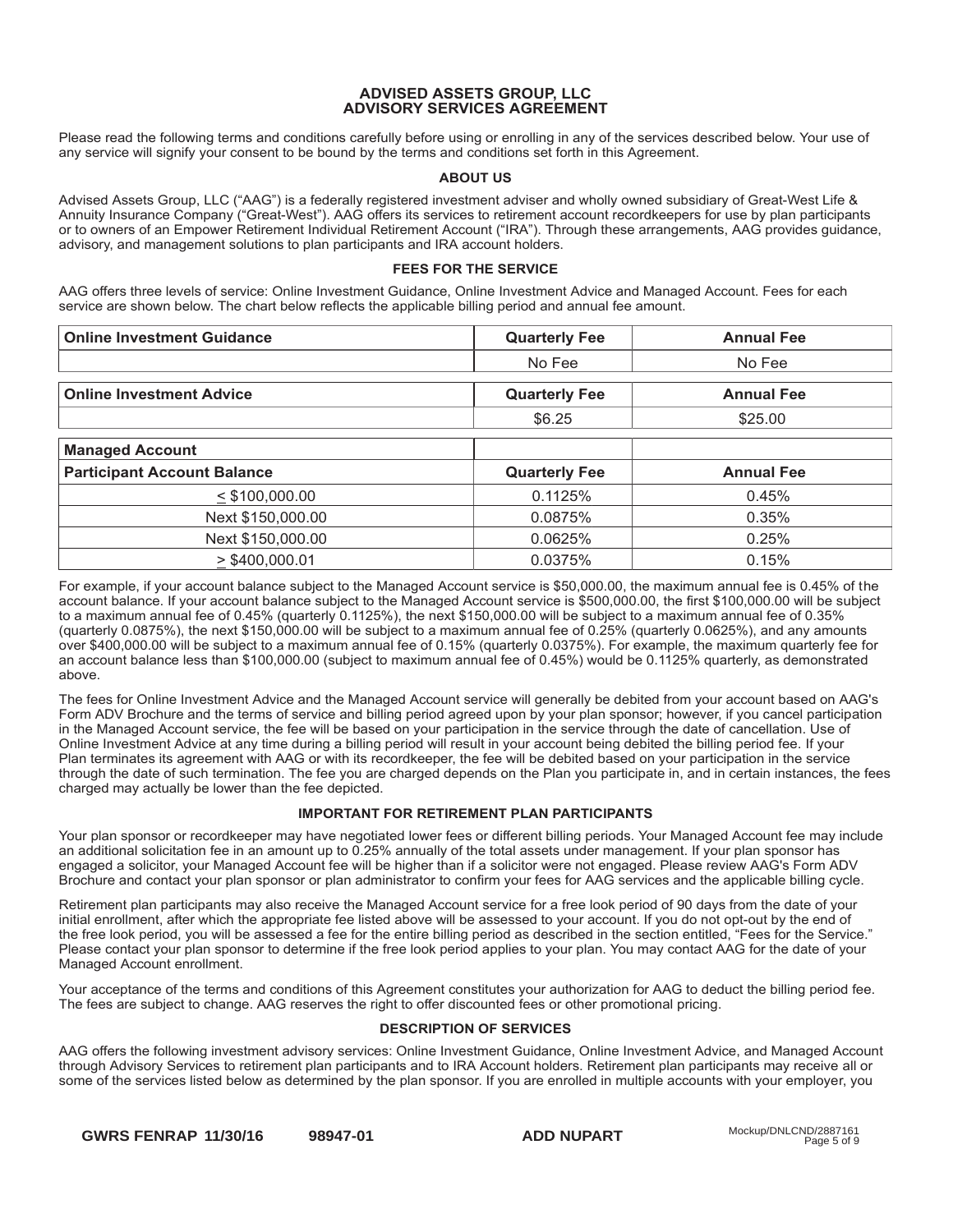must select the level of Advisory Service for each account. Please contact AAG for further details as to whether this applies to your account(s).

**Online Investment Guidance:** The Online Investment Guidance service is geared toward users who wish to manage their own retirement accounts. Users are provided access to online guidance tools.

**Online Investment Advice:** Online Investment Advice service is geared toward users who wish to manage their own retirement plans while taking advantage of online guidance and investment advice. You are provided online guidance and investment advice for a personalized recommended investment portfolio. The recommended investment portfolio is based on information drawn from your account profile and from the investment options available to you. You may then implement the recommended investment portfolio and manage your retirement account online. AAG does not provide advice for, or recommend allocations of, individual stocks (including employer stock), self-directed brokerage accounts, guaranteed certificate funds, or employer-directed monies.

**Managed Account:** The Managed Account service is geared toward users who wish to have a financial expert select among the available investment options and manage their retirement accounts for them. You will receive a personalized investment portfolio that reflects your investment options and your retirement timeframe, life stages and overall financial picture, including assets held outside your account (if you elect to provide this information), which may be taken into consideration when determining the allocation of assets in your account (AAG will not provide advice for, recommend allocations of, or manage your outside accounts). Under the Managed Account service, AAG has discretionary authority over allocating your assets among the core investment options without your prior approval of each transaction. AAG is not responsible for either the selection or maintenance of the investment options available within your retirement account or IRA. If available in your account, AAG will not provide advice for, or recommend allocations of, individual stocks (including employer stock), self-directed brokerage accounts, guaranteed certificate funds, or employer-directed monies. Your balances in any of these investment options or vehicles may be liquidated, subject to your plan's and/or investment provider's restrictions.

Managed Account assets in the core investment options will be automatically monitored, rebalanced and reallocated periodically (approximately quarterly) by AAG, based on data resulting from the methodologies and software employed by the Independent Financial Expert, currently Ibbotson Associates, LLC ("Ibbotson"), to respond to market performance and to ensure optimal account performance over time. You will receive an account update and forecast statement annually and can update your personal information at any time by contacting AAG.

To determine which services are available to you, please refer to the communication materials provided by AAG or ask your plan sponsor.

#### **INFORMATION FOR PARTICIPATION IN THE SERVICE**

**Information Gathered to Provide the Service:** You must provide all data that is necessary for AAG to perform its duties under this Agreement, including but not limited to: your date of birth, income, gender, and state of residence, which AAG may rely upon in providing the services to you. For each service described above, if the data supplied by you or your Plan Sponsor, if applicable, does not meet the methodology requirements, we will attempt to contact you for updated information. If this is not completed, your enrollment in the service may not be completed or may be terminated.

If you participate in the Managed Account service, you will receive a Welcome Kit shortly after enrollment. Please review the Welcome Kit carefully and contact AAG to update or correct any incorrect personal information. You will also receive an Annual Kit each year, providing you with a detailed analysis of your account. Your Annual Kit will also confirm your personal data which is used to provide you with personalized account management. You may also provide additional information, at any time, regarding your retirement age, desired retirement income replacement, social security start date, other income and expenses, spousal and dependent information. The savings rate provided by your retirement plan recordkeeper may not include profit sharing, pensions or employer matches to your retirement plan(s). Please contact AAG to verify these amounts.

It is important that you update your personal data with AAG on a regular basis in order to ensure that your account management is suited to your needs and goals.

# **ADDITIONAL INFORMATION FOR USERS OF THE SERVICE**

**Methodology:** The Advisory Services methodology is powered by Ibbotson. Ibbotson first builds stable, consistent asset allocation models at various risk levels. Based on Monte Carlo simulations of the user's resources, liabilities, and human capital, an appropriate asset level portfolio is selected and a savings rate and retirement age are determined that best suits each user's situation. The asset class level model portfolios are revisited annually. Investment options from the account's menu are then selected to implement each asset-level model portfolio. These investment options are monitored and rebalanced quarterly.

**IMPORTANT:** The projections or other information generated by the advisory service tool regarding the likelihood of various investment outcomes are hypothetical in nature, do not reflect actual investment results and are not guarantees of future results. Results may vary with each use and over time.

**Additional Fees May Apply:** Certain investment options in your account may charge a redemption fee or impose restrictions for market timing. Such restrictions or redemption fees vary in amount and application from investment option to investment option. It is possible that transactions initiated by AAG under Online Investment Advice or the Managed Account service may result in the imposition of a redemption fee or marketing timing base restriction on one or more investment options available to you. Any redemption fees will be deducted from your account balance.

**Assets Managed:** If you elect the Managed Account service, your eligible account balance will be allocated to the Managed Account service. You may not invest in other core investment options while also participating in the Managed Account service. Once enrolled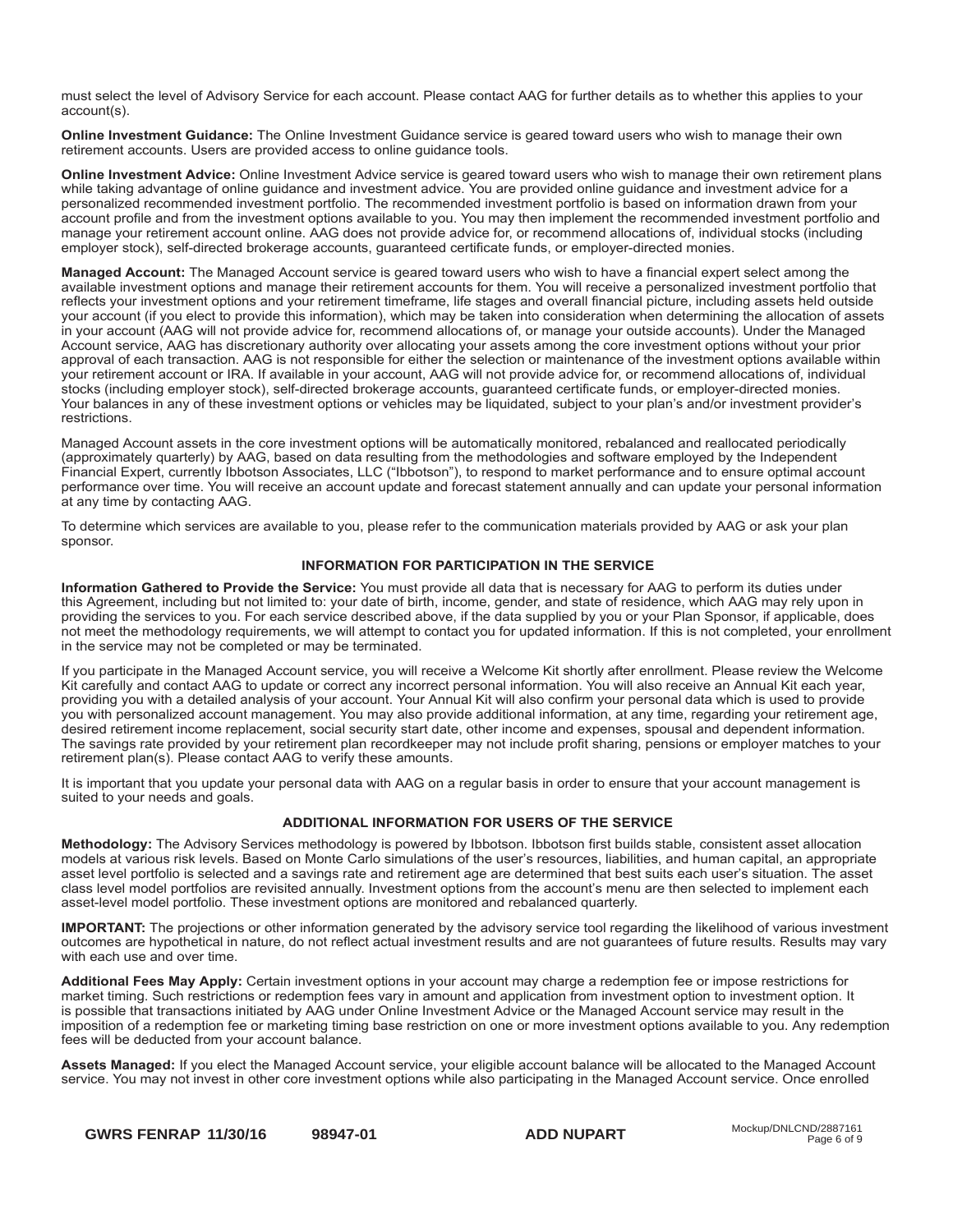in the Managed Account service, you will no longer be able to make investment allocation changes to your account online, via paper, or through your AAG's existing toll-free customer service number. This includes functionality for fund-to-fund transfers, change fund allocations, or utilization of dollar cost averaging and/or rebalancer. Once enrolled, you retain full inquiry access to your account. You may also change contributions, take distributions and provide other updates to your personal information. Full access will be restored to your account within one business day after you cancel participation in the Managed Account service.

**Cancellation:** You may cancel participation in the Managed Account service at any time by completing the cancellation form available online or by calling AAG. Once you have opted-out of the Managed Account service, you are responsible for managing your own account. In addition, your allocations and account balance (if applicable) will have already been established according to the Managed Account allocations. You will need to initiate your own allocation changes and/or transfers if you wish to change your investment allocations from the Managed Account allocations.

**Initial Allocation for IRA Account Holders:** Upon receipt of your initial deposit or rollover into your IRA, your funds will be allocated to the default investment option specified in your custodial agreement. AAG will re-allocate your funds to your asset allocation portfolio within 5 business days of receiving your initial deposit.

**Important note for accounts with a Guaranteed Lifetime Withdrawal Benefit:** If you are within ten years of your targeted retirement date and enroll in the Online Investment Advice or Managed Account services, AAG may recommend or allocate a percentage of your account (which may be up to 70% of total known retirement assets, as deemed appropriate by the Advisory Services methodology) to what is commonly known as a guaranteed lifetime withdrawal benefit ("GLWB"). Allocations to the GLWB will result in an additional fee that is in addition to the fees noted within the fee table above. This fee is not charged by AAG but it may be charged by an affiliate of AAG. If you have previously purchased a GLWB product, your new allocation may be reduced (including to zero) or increased following your enrollment into the Managed Account service. Please read the Summary Disclosure Statement carefully. You may cancel your enrollment in the service at anytime.

# **DISCLAIMERS**

AAG uses reasonable care, consistent with industry practice, in providing services to you. AAG, your plan sponsor and/or the recordkeeper or IRA account provider, as applicable, do not guarantee the future performance of your account or that the investments we recommend will be profitable. Investment return and principal value will fluctuate with market conditions, and you may lose money. The investments we may recommend or purchase for your account, if applicable, are subject to various risks, including, without limitation; business, market, currency, economic, and political risks. AAG does not provide advice for, recommend allocations of, or manage individual stocks (including employer stock), self-directed brokerage accounts, guaranteed certificate funds, or employerdirected monies, even if they are available for investment in your plan or IRA. We do not select the investment options available for investment in your plan or IRA. By recommending allocations among the available investment options, we are not endorsing the selection of particular investment options available in your plan or IRA.

AAG, the plan sponsor and/or the recordkeeper or IRA account provider, as applicable, will not be liable to you for any loss caused by (1) our prudent, good faith decisions or actions, (2) following your instructions, or (3) any person other than AAG or its affiliates who provides services for your account. Neither AAG nor your Plan Sponsor will be liable to you for any losses resulting from your disclosure of your personal information or your PIN number to third parties even if the purpose of your disclosure is to enable such person to enroll you in, or cancel your enrollment in, Advisory Services. AAG is not responsible for voting proxies for the securities in your account. We do not guarantee that the services or any content will be delivered to you uninterrupted, timely, secure, or error-free.

TO THE MAXIMUM EXTENT PERMITTED BY LAW, AAG DISCLAIMS ALL REPRESENTATIONS AND WARRANTIES, EXPRESS OR IMPLIED, WITH RESPECT TO THE SERVICES AND THE SERVICE CONTENT, AND ALL INFORMATION DERIVED FROM THEM, INCLUDING, BUT NOT LIMITED TO, IMPLIED WARRANTIES OF MERCHANTABILITY AND FITNESS FOR A PARTICULAR PURPOSE, QUALITY, TIMELINESS, ACCURACY, AND IMPLIED WARRANTIES ARISING FROM COURSE OF PERFORMANCE OR COURSE OF DEALING. IN ADDITION, AAG DOES NOT WARRANT THAT THE SERVICE OR CONTENT CONTAINED IN IT WILL BE UNINTERRUPTED, ERROR FREE, FULLY AVAILABLE AT ALL TIMES OR THAT ANY INFORMATION OR OTHER MATERIAL ACCESSIBLE THROUGH THE SERVICE IS FREE OF ERRORS OR OTHER HARMFUL CONTENT.

# **LIMITATION OF LIABILITY**

YOU UNDERSTAND THAT IN NO EVENT WILL THE PLAN SPONSOR, IF APPLICABLE, AAG OR ITS OFFICERS, DIRECTORS, SHAREHOLDERS, PARENTS, SUBSIDIARIES, AFFILIATES, EMPLOYEES, CONSULTANTS, AGENTS, LICENSORS OR ANY DATA PROVIDER BE LIABLE FOR ANY CONSEQUENTIAL, PUNITIVE, INCIDENTAL, SPECIAL OR INDIRECT DAMAGES, LOSS OF BUSINESS REVENUE OR LOST PROFITS, WHETHER IN AN ACTION UNDER CONTRACT, NEGLIGENCE OR ANY OTHER THEORY EVEN IF WE ARE ADVISED OF THE POSSIBILITY OF SUCH.

#### **INDEMNIFICATION**

You agree to indemnify, defend and hold harmless AAG and its officers, directors, shareholders, parents, subsidiaries, affiliates, employees, consultants, agents and licensors, your employer, the Plan Administrator and/or recordkeeper, Plan Sponsor, Plan trustees, Plan fiduciaries, their agents, employees, and contractors or IRA provider, as applicable, from and against any and all third party claims, liability, damages and/or costs (including but not limited to reasonable attorneys fees) arising from your failure to comply with this Agreement, the information you provide us, your infringement of any intellectual property or other right of a third party, or from your violation of applicable law.

#### **GENERAL PROVISIONS**

AAG acknowledges that, as a registered investment adviser, it owes a fiduciary duty to participants with respect to investment advice (Online Investment Advice) and investment management (Managed Account). AAG is not a fiduciary with respect to guidance (Online

|  | <b>GWRS FENRAP 11/30/16</b> | 98947-0 |  |  |
|--|-----------------------------|---------|--|--|
|--|-----------------------------|---------|--|--|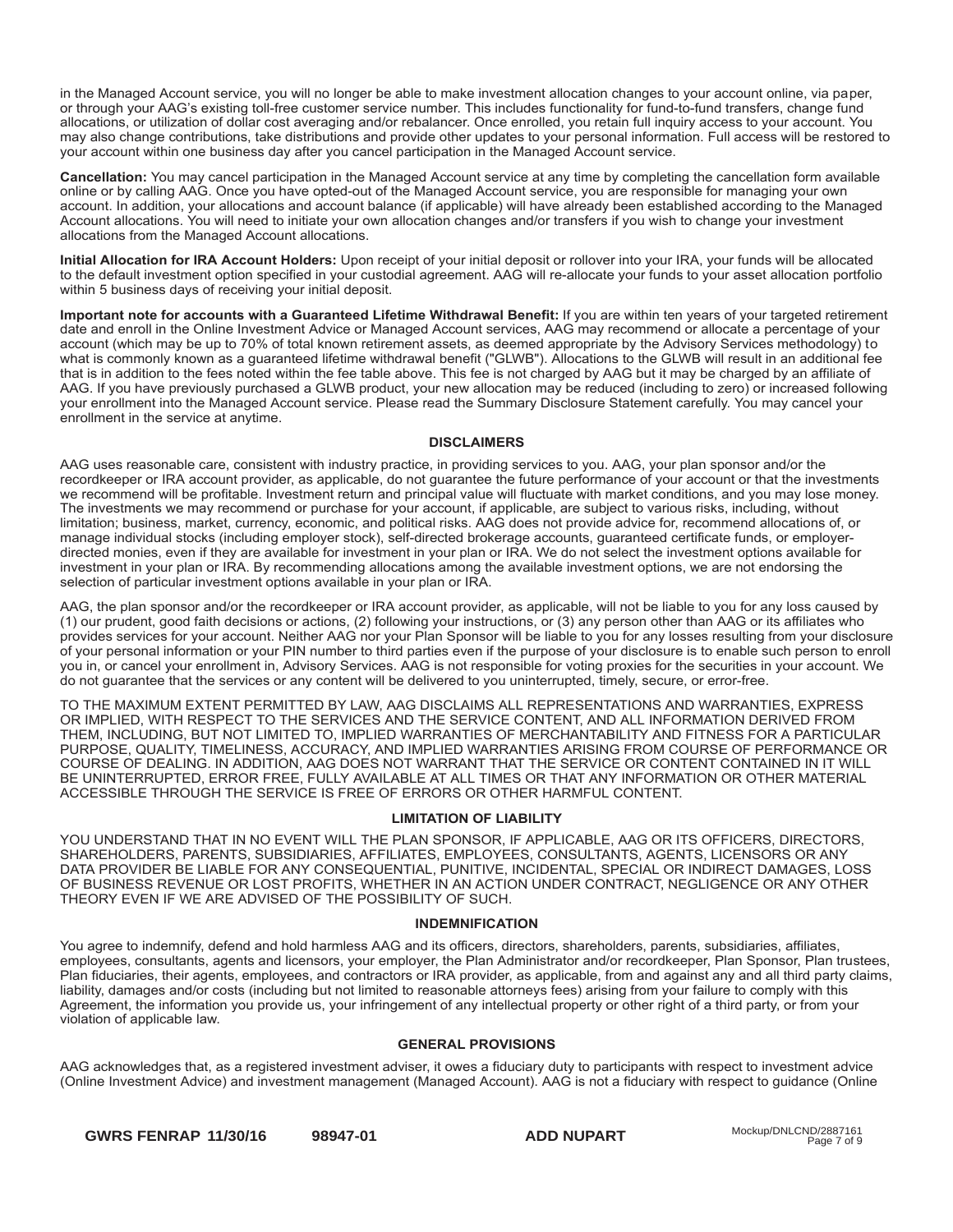Investment Guidance). AAG may not assign this Agreement (within the meaning of the Investment Advisors Act of 1940 ("Advisors Act")) without your consent. You may not assign this Agreement. Unless otherwise agreed to in your plan's agreement with AAG, if applicable, this Agreement is entered into in Denver, Colorado and governed by and construed in accordance with the laws of the State of Colorado, without regard to its conflict of law provisions. You agree that proper forum for any claims under this Agreement shall be in the courts of the State of Colorado for Arapahoe County or the United States District Court, District of Colorado. If you are a participant in a retirement plan, please contact your plan sponsor to determine proper venue for actions brought under this agreement. The prevailing party shall be entitled to recovery of expenses, including reasonable attorneys' fees. This agreement constitutes the entire Agreement between you and AAG with respect to the subject matter herein. You agree that any amounts owed to you arising under this contract shall incur interest no less than the current Federal Funds rate plus 3% per annum. If for any reason a provision or portion of this Agreement is found to be unenforceable, that provision of the Agreement will be enforced to the maximum extent permissible so as to affect the intent of the parties, and the remainder of this Agreement will continue in full force and effect. No failure or delay on the part of AAG in exercising any right or remedy with respect to a breach of this Agreement by you shall operate as a waiver thereof or of any prior or subsequent breach of this Agreement by you, nor shall the exercise of any such right or remedy preclude any other or future exercise thereof or exercise of any other right or remedy in connection with this Agreement. Any waiver must be in writing and signed by AAG. All terms and provisions of this Agreement, including without limitation "Disclaimers", "Limitation of Liability", "Indemnification", "Intellectual Property", and "Privacy Policy", which should by their nature survive the termination of this Agreement, shall so survive. This Agreement will automatically terminate upon termination of your Plan's agreement with AAG, or upon termination of your Plan's service agreement with its recordkeeper, if applicable. Nothing in this Agreement shall be construed to waive compliance with the Advisors Act, the Employee Retirement Income Security Act of 1974, as amended ("ERISA"), if applicable, or any applicable rule or order of the Department of Labor under ERISA. AAG shall not be liable for any delay or failure to perform its obligations hereunder if such delay or failure is caused by an unforeseeable event beyond its reasonable control, including without limitation: act of God; fire; flood; earthquake; labor strike; sabotage; fiber cut; embargoes; power failure; lightning; suppliers failures; act or omissions of telecommunications common carriers; material shortages or unavailability or other delay in delivery; government codes, ordinances, laws, rules, regulations or restrictions; war or civil disorder, or acts of terrorism. AAG reserves the right to modify this Agreement at any time. You agree to review this Agreement periodically so that you are aware of any such modifications. Your continued participation in Advisory Services shall be deemed to be your acceptance of the modified terms of this Agreement. This Agreement shall inure to the benefit of AAGs successor and assigns.

All securities transactions that occur as a result of the advisory services are executed by GWFS Equities, Inc., ("GWFS") an affiliated broker/dealer. GWFS may receive 12b-1 fees or other compensation from the investment option providers, including mutual funds and their sponsors and affiliates, for the sale of fund shares allocated to participant accounts and/or for other services. The amount of 12b-1 fees and/or other compensation GWFS may receive from an investment provider varies. In addition, registered representatives of GWFS may provide wholesaling, direct sales, enrollment and/or communication services to retirement plans and their participants for which AAG may also provide its services. For these services, GWFS may receive fees either from the plan or from the investment providers (fund families), as described above. Participants in the Online Investment Advice or Managed Account service may have allocations to investment options that result in GWFS receiving 12b-1 fees or other compensation. Allocations to the investment options are solely determined and based on Ibbotson's software, not determinations made by AAG. The compensation paid by AAG to Ibbotson for Ibbotson's proprietary software advice program does not vary based on the allocations made or recommended by Ibbotson. Because Ibbotson is unaffiliated with AAG and GWFS, AAG does not believe there is a conflict of interest. However, in all instances, AAG's affiliation with GWFS is disclosed.

#### **INTELLECTUAL PROPERTY**

All content provided as part of Advisory Services, including without limitation names, logos, methodologies, and news or information provided by third parties, is protected by copyrights, trademarks, service marks, patents, or other intellectual property and proprietary rights and laws ("Intellectual Property") and may constitute trade secrets, as defined by applicable law. All such Intellectual Property is the property of their respective owners and no rights or licenses are granted to you as a result of your participation in Advisory Services.

#### **PRIVACY POLICY**

AAG protects your privacy. We have strict policies in place to keep your personal information private. A summary of AAG policies and procedures to protect the privacy and security of your personal information is set forth below.

**Types of Information We Collect:** AAG may collect personal information about you from your plan sponsor or employer, if applicable, from applications or other forms that you complete, from your plan or service provider, and from our affiliates you have conducted business with. Such information includes without limitation; your name, address, age, salary, number of dependents, plan account balances and contributions. You may provide us with additional personal information about your investments and preferences at any time. We also keep records of all transactions in your account and any communications about your account. AAG does not specifically collect your social security number for use with the service.

**Security of Your Information:** We have strict procedures to protect your privacy. They include physical, administrative, and technical safeguards.

**Access to Information:** The only employees who have access to your personal information are those who need it to service your account, or to provide you with products or services.

**Our Information-Sharing Practices:** AAG will not disclose, sell, share, or reveal your personal information except in the following circumstances:

We have your authorization to share your personal information with third parties;